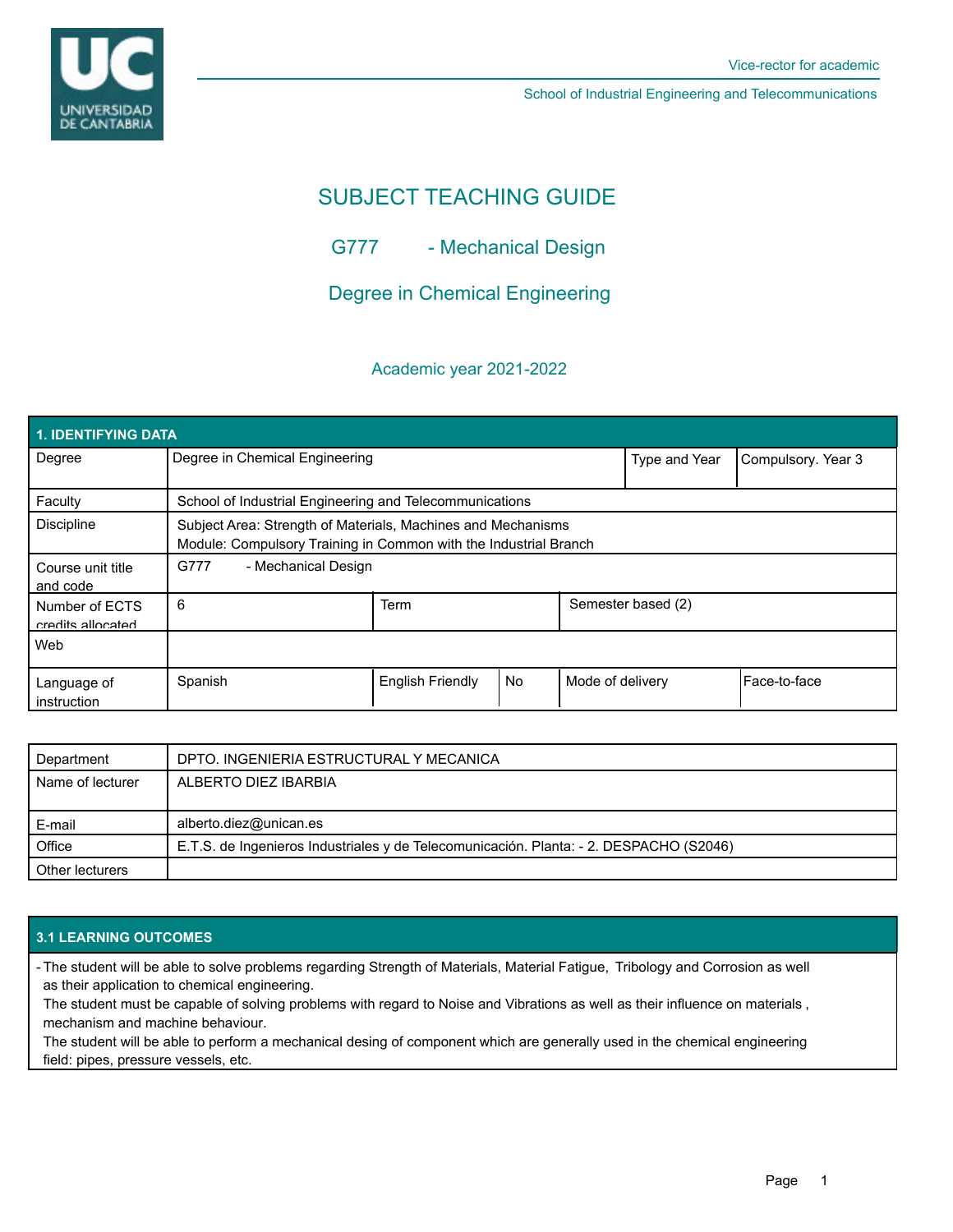

#### School of Industrial Engineering and Telecommunications

#### **4. OBJECTIVES**

Learning to solve problems regarding Strength of Materials, Material Fatigue, Tribology and Corrosion as well as their application to chemical engineering.

Learning how to solve problems with regard to Noise and Vibrations as well as their influence on materials , mechanism and machine behaviour.

Acquiring a knowledge of performing a mechanical desing of components which are generally used in the chemical engineering field: pipes, pressure vessels, etc.

## **6. COURSE ORGANIZATION**

| <b>CONTENTS</b> |                                                            |  |  |  |  |
|-----------------|------------------------------------------------------------|--|--|--|--|
|                 | Introduction to Mechanical Design and Strengh of Materials |  |  |  |  |
| 12              | Dynamic analysis. Noise and Vibrations                     |  |  |  |  |
| 3               | Mechanical Design Fundamentals                             |  |  |  |  |

| <b>7. ASSESSMENT METHODS AND CRITERIA</b>                                                                                                                                                                                                                                                                                                                                                                                                                                                                                                                                                                                                                                                                                            |              |             |            |       |  |  |  |  |  |  |  |
|--------------------------------------------------------------------------------------------------------------------------------------------------------------------------------------------------------------------------------------------------------------------------------------------------------------------------------------------------------------------------------------------------------------------------------------------------------------------------------------------------------------------------------------------------------------------------------------------------------------------------------------------------------------------------------------------------------------------------------------|--------------|-------------|------------|-------|--|--|--|--|--|--|--|
| <b>Description</b>                                                                                                                                                                                                                                                                                                                                                                                                                                                                                                                                                                                                                                                                                                                   | Type         | Final Eval. | Reassessn  | $\%$  |  |  |  |  |  |  |  |
| Midterm exam                                                                                                                                                                                                                                                                                                                                                                                                                                                                                                                                                                                                                                                                                                                         | Written exam |             | <b>Yes</b> | 60,00 |  |  |  |  |  |  |  |
| Final exam                                                                                                                                                                                                                                                                                                                                                                                                                                                                                                                                                                                                                                                                                                                           | Written exam | Yes         | Yes        | 40,00 |  |  |  |  |  |  |  |
| 100,00<br><b>TOTAL</b>                                                                                                                                                                                                                                                                                                                                                                                                                                                                                                                                                                                                                                                                                                               |              |             |            |       |  |  |  |  |  |  |  |
| <b>Observations</b>                                                                                                                                                                                                                                                                                                                                                                                                                                                                                                                                                                                                                                                                                                                  |              |             |            |       |  |  |  |  |  |  |  |
| The used evaluation system agrees with Universidad de Cantabria legislation. The final grade of the course will be the result of<br>the weighting of the different grades obtained in each of the blocks. When the result is less than 5.00 points or in any of the<br>course blocks the student does not reach the minimum qualification, the remedial examn will consist of an examination of the<br>corresponding blocks in the extraordinary call. No mark will be saved for successive courses.<br>Given the current uncertain health situation, in case that the competent health and educational authorities do not allow a<br>face-to-face evaluation, a distance evaluation modality will be adopted using telematic means. |              |             |            |       |  |  |  |  |  |  |  |
| Observations for part-time students                                                                                                                                                                                                                                                                                                                                                                                                                                                                                                                                                                                                                                                                                                  |              |             |            |       |  |  |  |  |  |  |  |
|                                                                                                                                                                                                                                                                                                                                                                                                                                                                                                                                                                                                                                                                                                                                      |              |             |            |       |  |  |  |  |  |  |  |

Part-time students will jointly take the assessment tests with the other students.